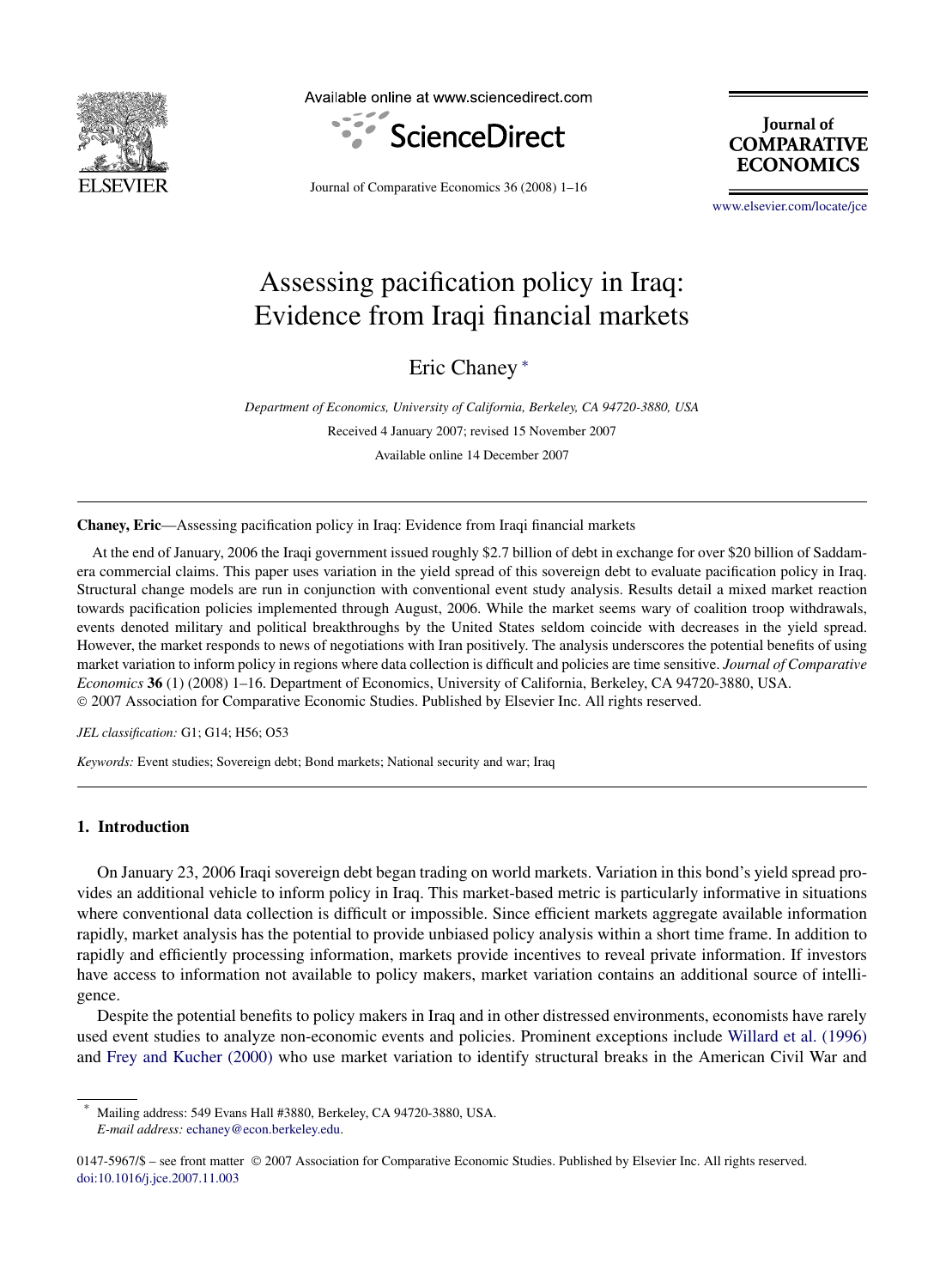World War II. While pioneering in their use of markets to determine important political and historical events, these studies were not intended to provide policy evaluations. Recently, economists have shown increased interest in using markets to provide "real-time" policy evaluations. [Leigh et al. \(2003\)](#page--1-0) use international financial markets to forecast the outcome of the coalition invasion of Iraq. [Zussman and Zussman \(2006\)](#page--1-0) use Israeli and Palestinian stock market data to investigate the effectiveness of ongoing anti-terrorism measures in Israel.

This paper examines the Iraqi bond market's reaction to political and military events from January through August, 2006. Events are then used to evaluate three pacification strategies considered by policy makers during this period of increasing violence. The first of these strategies was aimed at encouraging political reconciliation between Iraqis, the second called for engaging Iran and the third suggested increased military action against insurgents and militias.

The paper highlights the potential benefits of using financial markets to inform policy in areas where conventional data collection is problematic and where policies are time sensitive. I use a list of country-specific headlines provided by Bloomberg to run conventional event study analysis on the Iraqi bond market. I combine these results with those provided by structural change models to provide a robustness check. The use of both techniques arguably provides an unbiased analysis of market variation.

In broad terms, the analysis shows that events labeled by United States officials as military and political breakthroughs seldom coincided with significant decreases in the yield spread. I find evidence that the market viewed sectarian violence (i.e. violence directed at a specific religious or ethnic group) as more worrisome than random acts of insurgent violence. The market responded favorably to news of political reconciliation among the involved parties (including Iran), yet remained flat following the killing of al-Zarqawi and other insurgents. In sum, results suggest that the market viewed political reconciliation between Iraqi parties and negotiations with Iran as the most promising avenues to low-risk Iraqi debt during the period analyzed.

The paper proceeds as follows: Section 2 provides an overview of the Iraqi financial markets used in the analysis. Section [3](#page--1-0) provides a broad overview of coalition pacification policies in Iraq and argues for the use of markets to help inform policy. Section [4](#page--1-0) details the empirical strategy and the results. Section [5](#page--1-0) uses the results to investigate policy implications. Section [6](#page--1-0) concludes.

#### **2. Iraqi financial markets**

#### *2.1. History of Iraqi public debt*

On the eve of coalition military action against the Republic of Iraq, bilateral and commercial creditors held approximately \$130 billion in Iraqi debt. The Paris Club held claims to roughly \$40 billion, Persian Gulf creditors \$65 billion and commercial creditors \$22 billion. Iraq incurred this debt prior to the 1990 invasion of Kuwait, after which Iraq defaulted on its international obligations.<sup>1</sup>

Following the end of major combat operations in May 2003, the UN Security Council issued resolution 1483 effectively prohibiting creditors from recouping their claims through the proceeds of Iraq's petroleum industry until January 1, 2008. In December 2003, President Bush appointed James A. Baker III as his personal envoy in negotiations regarding the reduction of Iraqi sovereign debt. The Bush Administration and Congress considered Iraqi debt relief a high priority, and on November 21, 2004, Paris Club members agreed to reduce Iraqi sovereign debt by 80%. The Paris Club agreement set the framework for the reduction and restructuring of Iraq's \$22 billion of commercial debt.

On November 16, 2005 the Republic of Iraq sent invitations to holders of Saddam-era commercial debt to exchange their notes. Only creditors owed more than \$35 million were given the option of receiving the new notes.2 Each old \$1000 note was exchanged for a new \$200 note with a maturity of January 15, 2028 and an annual fixed coupon of 5.80%. The interim president, Ayad Allawi, stated that,

by making debt-for-debt offers to our larger commercial creditors on terms comparable (in present value terms) to those agreed with the Paris Club last fall, Iraq is demonstrating its commitment to treating all creditors in a fair, transparent and even-handed way.<sup>3</sup>

<sup>1</sup> [Congressional Research Service \(2005\).](#page--1-0)

<sup>2</sup> Creditors having claims totaling less than \$35 million were eligible for a cash buyback at the rate of 10*.*25% of principal plus accrued interest.

 $3$  [Iraq Ministry of Finance \(2005, p. 3\).](#page--1-0)